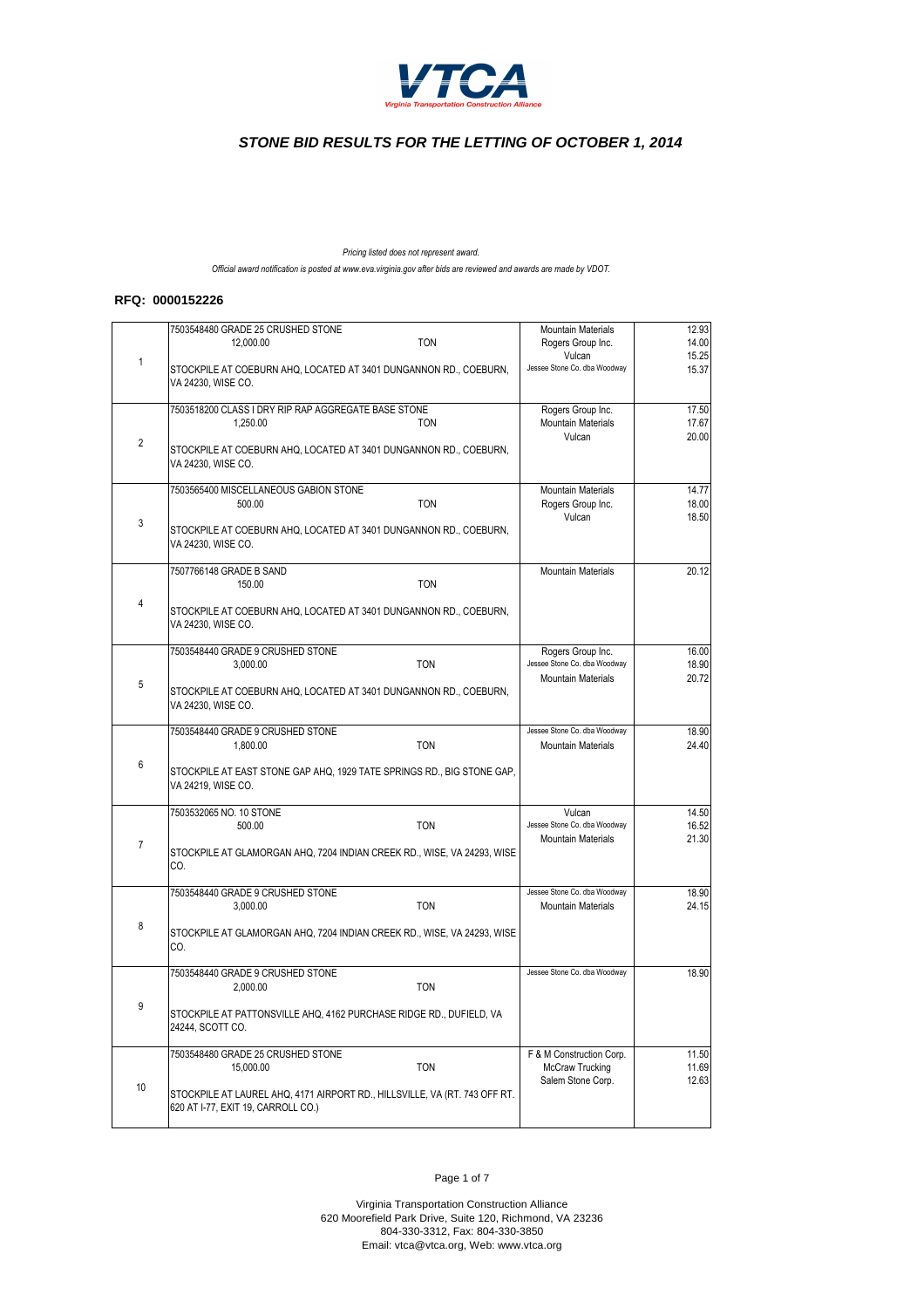

|    | 7503532575 8 P MIN. GRADE B STONE                                                                                                        | Salem Stone Corp.        | 18.43 |
|----|------------------------------------------------------------------------------------------------------------------------------------------|--------------------------|-------|
|    | <b>TON</b><br>7,500.00                                                                                                                   | McCraw Trucking          | 18.98 |
| 11 | STOCKPILE AT FANCY GAP AHQ, STATE SHED RD., FANCY GAP, VA (RT. 777, 1.5)<br>MI. N. RT. 52 AND 148, 2.9 MI. N. OF FANCY GAP, CARROLL CO.) | F & M Construction Corp. | 22.50 |
|    | 7503532085 NO. 21A STONE                                                                                                                 | Vulcan                   | 14.75 |
|    | 1,200.00<br><b>TON</b>                                                                                                                   | LL Carter & Son          | 15.20 |
| 12 | STOCKPILE AT STAFFORD AHQ, 164 WYCHE RD., STAFFORD, VA 22554                                                                             |                          |       |
|    | 7503551310 CLASS AI RIP RAP STONE                                                                                                        | LL Carter & Son          | 20.24 |
|    | <b>TON</b><br>500.00                                                                                                                     | Vulcan                   | 28.75 |
| 13 | STOCKPILE AT STAFFORD AHQ, 164 WYCHE RD., STAFFORD, VA 22554                                                                             |                          |       |
|    | 7503532085 NO. 21A STONE                                                                                                                 | LL Carter & Son          | 14.16 |
|    | <b>TON</b><br>200.00                                                                                                                     | Vulcan                   | 17.50 |
| 14 | STOCKPILE AT FALMOUTH AHQ, 1007 THOMAS LN., FREDERICKSBURG, VA 22405,<br>STAFFORD CO.                                                    |                          |       |
|    | 7503551310 CLASS AI RIP RAP STONE                                                                                                        | LL Carter & Son          | 23.24 |
|    | <b>TON</b><br>200.00                                                                                                                     | Vulcan                   | 37.50 |
| 15 | STOCKPILE AT FALMOUTH AHQ, 1007 THOMAS LN., FREDERICKSBURG, VA 22405,<br>STAFFORD CO.                                                    |                          |       |
|    | 7503532205 NO. 57 STONE                                                                                                                  | LL Carter & Son          | 18.16 |
|    | 200.00<br><b>TON</b>                                                                                                                     | Vulcan                   | 21.50 |
| 16 | STOCKPILE AT FALMOUTH AHQ, 1007 THOMAS LN., FREDERICKSBURG, VA 22405,<br>STAFFORD CO.                                                    |                          |       |
|    | 7503532085 NO. 21A STONE                                                                                                                 | LL Carter & Son          | 12.28 |
|    | 100.00<br><b>TON</b>                                                                                                                     | Vulcan                   | 24.50 |
| 17 | STOCKPILE AT MASSAPONAX AHQ, 8409 JEFFERSON DAVIS HWY., 22407<br>SPOTSYLVANIA CO.                                                        |                          |       |
|    | 7503532085 NO. 21A STONE                                                                                                                 | LL Carter & Son          | 12.28 |
|    | 500.00<br><b>TON</b>                                                                                                                     | Vulcan                   | 25.80 |
| 18 | STOCKPILE AT POST OAK AHQ, 7219 BLACK ROCK DR., SPOTSYLVANIA, VA 22553                                                                   |                          |       |
|    | 7503532205 NO. 57 STONE                                                                                                                  | LL Carter & Son          | 17.98 |
|    | <b>TON</b><br>50.00                                                                                                                      | Vulcan                   | 29.50 |
| 19 | STOCKPILE AT MASSAPONAX AHQ, 8409 JEFFERSON DAVIS HWY., 22407<br>SPOTSYLVANIA CO.                                                        |                          |       |
|    | 7503532085 NO. 21A STONE                                                                                                                 | LL Carter & Son          | 14.29 |
| 20 | 1,000.00<br><b>TON</b>                                                                                                                   | Vulcan                   | 22.85 |
|    | STOCKPILE AT CHANCELLOR AHQ, 12321 CORTER AVE., FREDERICKSBURG, VA<br>22407, SPOTSYLVANIA CO.                                            |                          |       |
|    | 7503551310 CLASS AI RIP RAP STONE                                                                                                        | LL Carter & Son          | 33.49 |
|    | <b>TON</b><br>500.00                                                                                                                     | Vulcan                   | 46.35 |
| 21 | STOCKPILE AT CHANCELLOR AHQ, 12321 CORTER AVE., FREDERICKSBURG, VA<br>22407, SPOTSYLVANIA CO.                                            |                          |       |
|    |                                                                                                                                          |                          |       |

Page 2 of 7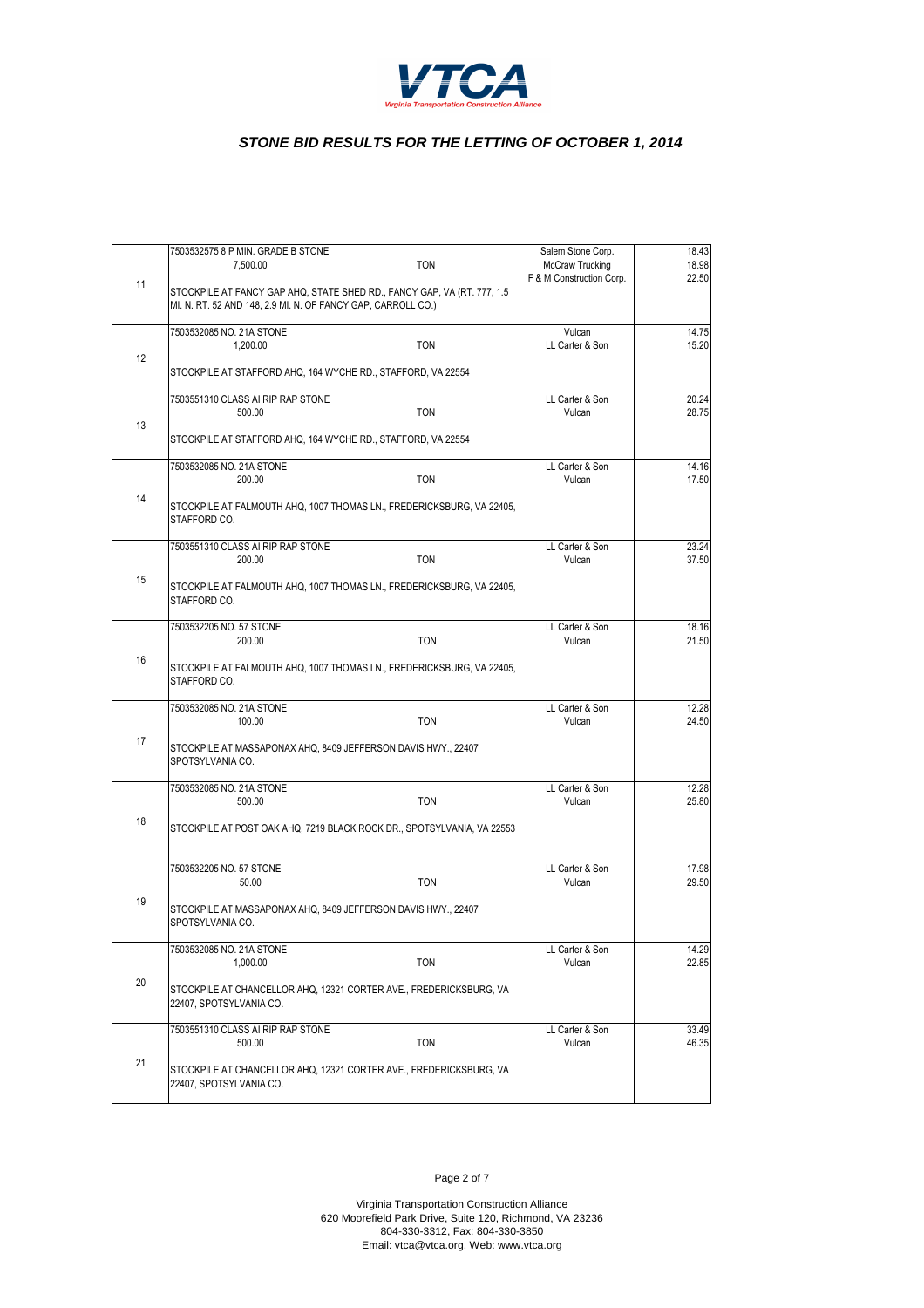

|    | 7503532085 NO. 21A STONE                                                                                                                        | LL Carter & Son                           | 12.07          |
|----|-------------------------------------------------------------------------------------------------------------------------------------------------|-------------------------------------------|----------------|
|    | <b>TON</b><br>1,100.00                                                                                                                          |                                           |                |
| 22 | STOCKPILE AT LADYSMITH AHQ, 20030 JEFF DAVIS HWY., RUTHER GLEN, VA<br>22546                                                                     |                                           |                |
|    | 7503551310 CLASS AI RIP RAP STONE                                                                                                               | LL Carter & Son                           | 26.49          |
|    | 750.00<br><b>TON</b>                                                                                                                            |                                           |                |
| 23 | STOCKPILE AT LADYSMITH AHQ, 20030 JEFF DAVIS HWY., RUTHER GLEN, VA<br>22546                                                                     |                                           |                |
|    | 7503532085 NO. 21A STONE                                                                                                                        | LL Carter & Son                           | 13.89          |
|    | <b>TON</b><br>2,000.00                                                                                                                          |                                           |                |
| 24 | STOCKPILE AT FARMERS AHQ, 13257 FREDERICKSBURG TNPK., WOODFORD, VA<br>22580                                                                     |                                           |                |
|    | 7503532205 NO. 57 STONE<br>300.00<br><b>TON</b>                                                                                                 | LL Carter & Son                           | 18.09          |
| 25 |                                                                                                                                                 |                                           |                |
|    | STOCKPILE AT FARMERS AHQ, 13257 FREDERICKSBURG TNPK., WOODFORD, VA<br>22580                                                                     |                                           |                |
|    | 7503532020 NO. 1 STONE<br>300.00<br><b>TON</b>                                                                                                  | LL Carter & Son                           | 18.59          |
| 26 | STOCKPILE AT FARMERS AHQ, 13257 FREDERICKSBURG TNPK., WOODFORD, VA<br>22580                                                                     |                                           |                |
|    | 7503532050 NO. 3 LIGHT WEIGHT STONE                                                                                                             | No bids                                   |                |
|    | 100.00<br><b>TON</b>                                                                                                                            |                                           |                |
| 27 | STOCKPILE AT LADYSMITH AHQ, 20030 JEFF DAVIS HWY., RUTHER GLEN, VA<br>22546                                                                     |                                           |                |
|    | 7503551310 CLASS AI RIP RAP STONE                                                                                                               | LL Carter & Son                           | 27.59          |
| 28 | 300.00<br><b>TON</b>                                                                                                                            |                                           |                |
|    | STOCKPILE AT FARMERS AHQ, 13257 FREDERICKSBURG TNPK., WOODFORD, VA<br>22580                                                                     |                                           |                |
|    | 7503532225 NO. 68 STONE<br>100.00<br><b>TON</b>                                                                                                 | LL Carter & Son                           | 19.99          |
| 29 |                                                                                                                                                 |                                           |                |
|    | STOCKPILE AT LADYSMITH AHQ, 20030 JEFF DAVIS HWY., RUTHER GLEN, VA<br>22546                                                                     |                                           |                |
|    | 7503532065 NO. 10 STONE<br>100.00<br><b>TON</b>                                                                                                 | LL Carter & Son                           | 13.99          |
| 30 | STOCKPILE AT LADYSMITH AHQ, 20030 JEFF DAVIS HWY., RUTHER GLEN, VA                                                                              |                                           |                |
|    | 22546                                                                                                                                           |                                           |                |
|    | 7503532205 NO. 57 STONE<br>100.00<br><b>TON</b>                                                                                                 | Southside Materials<br>Rockydale Quarries | 19.63<br>21.25 |
|    |                                                                                                                                                 |                                           |                |
| 31 | DELIVERED STONE, 100 TONS, ESTIMATED DELIVERY 10-20-14 TO 10-31-14,<br>PITTSYLVANIA CO., RT. 706, SUPERSTRUCTURE REPLACEMENT OVER JOHN'S<br>RUN |                                           |                |
|    |                                                                                                                                                 |                                           |                |

Page 3 of 7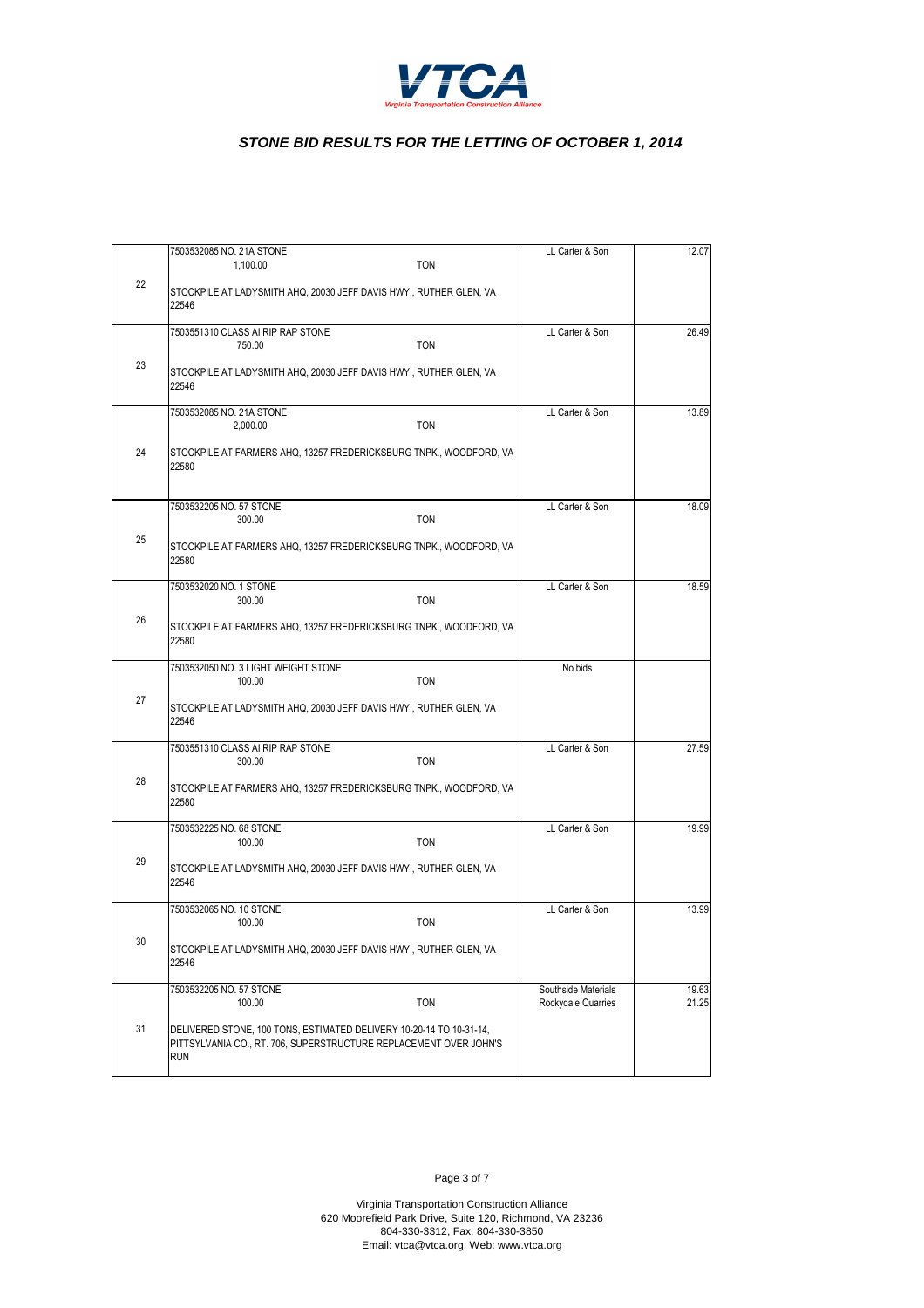

|    | 7503532085 NO. 21A STONE                                                                                                                                     |            | Rockydale Quarries                         | 16.25          |
|----|--------------------------------------------------------------------------------------------------------------------------------------------------------------|------------|--------------------------------------------|----------------|
| 32 | 200.00<br>DELIVERED STONE, 200 TONS, ESTIMATED DELIVERY 10-20-14 TO 10-31-14,                                                                                | <b>TON</b> | Southside Materials                        | 15.37          |
|    | PITTSYLVANIA CO., RT. 706, SUPERSTRUCTURE REPLACEMENT OVER JOHN'S<br><b>RUN</b>                                                                              |            |                                            |                |
|    | 7503532205 NO. 57 STONE<br>800.00                                                                                                                            | <b>TON</b> | Southside Materials<br><b>BMC Rock</b>     | 18.94<br>24.49 |
| 33 | DELIVERED STONE, 800 TONS, ESTIMATED DELIVERY 11-3-14 TO 11-21-14,<br>HALIFAX CO., RT. 705, CULVERT REPLACEMENT OVER STOKE'S CREEK                           |            |                                            |                |
|    | 7503532085 NO. 21A STONE<br>500.00                                                                                                                           | <b>TON</b> | Southside Materials<br><b>BMC Rock</b>     | 15.71<br>20.96 |
| 34 | DELIVERED STONE, 500 TONS, ESTIMATED DELIVERY 11-3-14 TO 11-21-14,<br>HALIFAX CO., RT. 705, CULVERT REPLACEMENT OVER STOKE'S CREEK                           |            |                                            |                |
|    | 7503551310 CLASS AI RIP RAP STONE<br>100.00                                                                                                                  | <b>TON</b> | Southside Materials<br><b>BMC Rock</b>     | 22.22<br>27.27 |
| 35 | DELIVERED STONE, 100 TONS, ESTIMATED DELIVERY 11-3-14 TO 11-21-14,<br>HALIFAX CO., RT. 705, CULVERT REPLACEMENT OVER STOKE'S CREEK                           |            |                                            |                |
|    | 7503551400 CLASS II RIP RAP STONE<br>100.00                                                                                                                  | <b>TON</b> | Southside Materials<br><b>BMC Rock</b>     | 24.44<br>30.30 |
| 36 | DELIVERED STONE, 100 TONS, ESTIMATED DELIVERY 11-3-14 TO 11-21-14,<br>HALIFAX CO., RT. 705, CULVERT REPLACEMENT OVER STOKE'S CREEK                           |            |                                            |                |
|    | 7503532205 NO. 57 STONE<br>100.00                                                                                                                            | <b>TON</b> | Boxley<br>Appomattox Lime Co.              | 20.47<br>24.45 |
| 37 | DELIVERED STONE, 100 TONS, ESTIMATED DELIVERY 12-1-14 TO 12-14-14,<br>NELSON CO., RT. 722, SUPERSTRUCTURE REPLACEMENT OVER BRANCH OF<br><b>BUFFALO CREEK</b> |            |                                            |                |
|    | 7503532085 NO. 21A STONE<br>200.00                                                                                                                           | <b>TON</b> | Boxley<br>Appomattox Lime Co.              | 18.46<br>20.95 |
| 38 | DELIVERED STONE, 200 TONS, ESTIMATED DELIVERY 12-1-14 TO 12-14-14,<br>NELSON CO., RT. 722, SUPERSTRUCTURE REPLACEMENT OVER BRANCH OF<br><b>BUFFALO CREEK</b> |            |                                            |                |
|    | 7503532205 NO. 57 STONE<br>100.00                                                                                                                            | <b>TON</b> | Southside Materials<br>Rockydale Quarries  | 19.14<br>22.85 |
| 39 | DELIVERED STONE, 100 TONS, ESTIMATED DELIVERY 1-5-15 TO 2-20-15,<br>PITTSYLVANIA CO., RT. 695, SUPERSTRUCTURE REPLACEMENT OVER FALL<br><b>CREEK</b>          |            |                                            |                |
|    | 7503532085 NO. 21A STONE<br>200.00                                                                                                                           | <b>TON</b> | Southside Materials<br>Rockydale Quarries  | 16.11<br>17.85 |
| 40 | DELIVERED STONE, 200 TONS, ESTIMATED DELIVERY 1-5-15 TO 2-20-15,<br>PITTSYLVANIA CO., RT. 695, SUPERSTRUCTURE REPLACEMENT OVER FALL<br>CREEK                 |            |                                            |                |
|    | 7503532085 NO. 21A STONE<br>200.00                                                                                                                           | <b>TON</b> | J R Tharpe Trucking<br>Appomattox Lime Co. | 16.67<br>17.95 |
| 41 | DELIVERED STONE, 200 TONS, ESTIMATED DELIVERY 1-5-15 TO 1-16-15,<br>BUCKINGHAM CO., RT. 723, SUPERSTRUCTURE REPLACEMENT OVER ROCK<br><b>ISLAND CREEK</b>     |            |                                            |                |
|    |                                                                                                                                                              |            |                                            |                |

Page 4 of 7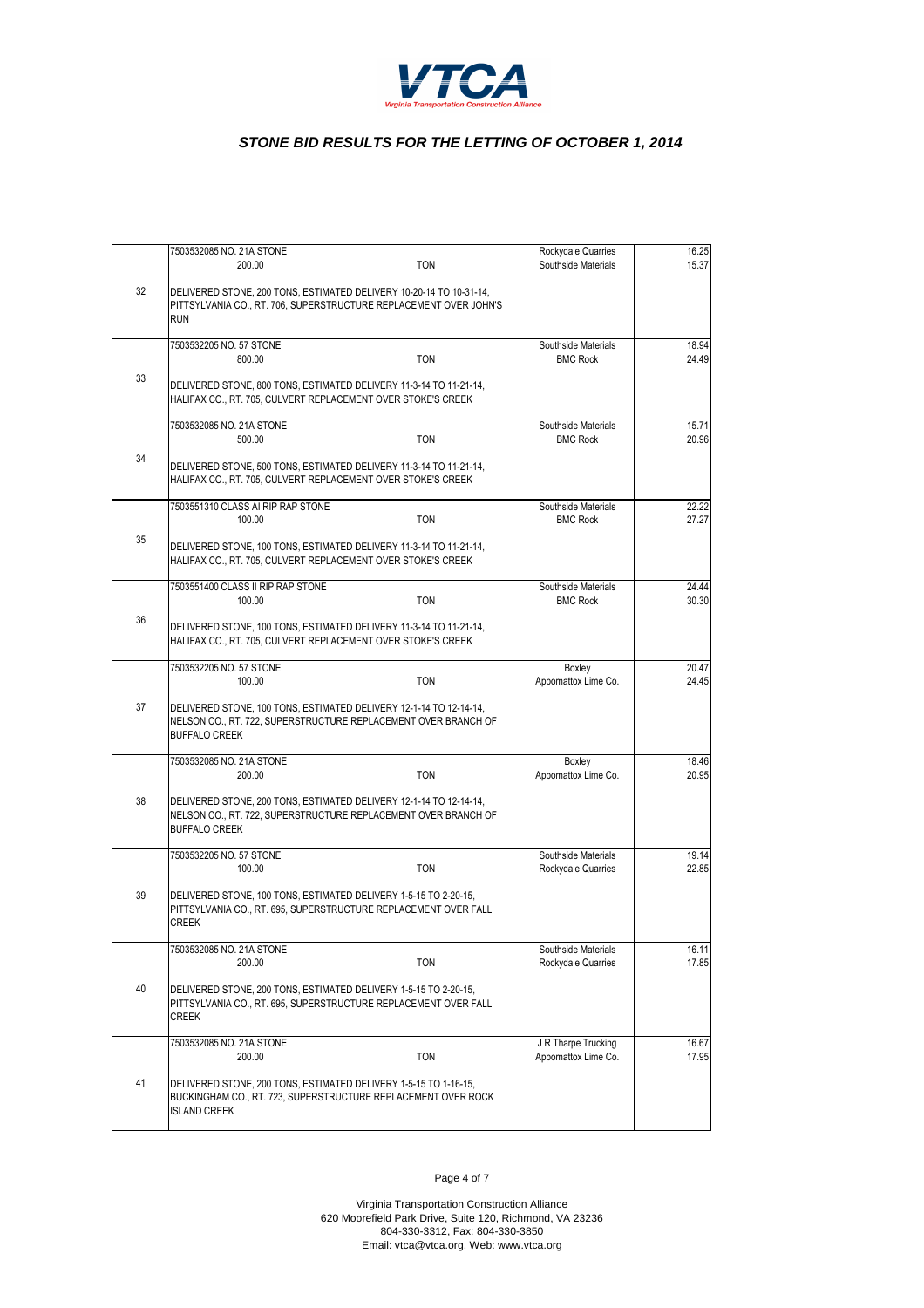

|    | 7503532205 NO. 57 STONE                                                                                                             |            | Appomattox Lime Co.                        | 19.50 |
|----|-------------------------------------------------------------------------------------------------------------------------------------|------------|--------------------------------------------|-------|
|    | 700.00                                                                                                                              | TON        | Boxley                                     | 20.05 |
| 42 | DELIVERED STONE, 700 TONS, ESTIMATED DELIVERY 1-6-15 TO 3-28-15,<br>CAMPBELL CO., RT. 663, BRIDGE REPLACEMENT OVER BUTTON CREEK     |            |                                            |       |
|    | 7503532085 NO. 21A STONE                                                                                                            |            | Appomattox Lime Co.                        | 14.75 |
|    | 1.500.00                                                                                                                            | <b>TON</b> | Boxley                                     | 17.65 |
| 43 | DELIVERED STONE, 1500 TONS, ESTIMATED DELIVERY 1-6-15 TO 3-28-15,<br>CAMPBELL CO., RT. 663, BRIDGE REPLACEMENT OVER BUTTON CREEK    |            |                                            |       |
|    | 7503551310 CLASS AI RIP RAP STONE                                                                                                   |            | Appomattox Lime Co.                        | 22.50 |
|    | 200.00                                                                                                                              | <b>TON</b> | Boxley                                     | 24.15 |
| 44 | DELIVERED STONE, 200 TONS, ESTIMATED DELIVERY 1-6-15 TO 3-28-15,<br>CAMPBELL CO., RT. 663, BRIDGE REPLACEMENT OVER BUTTON CREEK     |            |                                            |       |
|    | 7503551400 CLASS II RIP RAP STONE                                                                                                   |            | Appomattox Lime Co.                        | 23.50 |
|    | 200.00                                                                                                                              | TON        | Boxley                                     | 30.50 |
| 45 | DELIVERED STONE, 200 TONS, ESTIMATED DELIVERY 1-6-15 TO 3-28-15,<br>CAMPBELL CO., RT. 663, BRIDGE REPLACEMENT OVER BUTTON CREEK     |            |                                            |       |
|    | 7503532085 NO. 21A STONE                                                                                                            |            | Appomattox Lime Co.                        | 16.25 |
|    | 500.00                                                                                                                              | <b>TON</b> | J R Tharpe Trucking                        | 16.66 |
| 46 | DELIVERED STONE, 500 TONS, ESTIMATED DELIVERY 1-19-15 TO 2-6-15,<br>BUCKINGHAM CO., RT. 659, CULVERT REPLACEMENT OVER STADON CREEK  |            |                                            |       |
|    | 7503551310 CLASS AI RIP RAP STONE                                                                                                   |            | Appomattox Lime Co.                        | 26.50 |
|    | 100.00                                                                                                                              | <b>TON</b> | J R Tharpe Trucking                        | 27.27 |
| 47 | DELIVERED STONE, 100 TONS, ESTIMATED DELIVERY 1-19-15 TO 2-6-15,<br>BUCKINGHAM CO., RT. 659, CULVERT REPLACEMENT OVER STADON CREEK  |            |                                            |       |
|    | 7503551400 CLASS II RIP RAP STONE                                                                                                   |            |                                            | 26.50 |
|    | 100.00                                                                                                                              | <b>TON</b> | Appomattox Lime Co.<br>J R Tharpe Trucking | 32.32 |
| 48 | DELIVERED STONE, 100 TONS, ESTIMATED DELIVERY 1-19-15 TO 2-6-15,<br>BUCKINGHAM CO., RT. 659, CULVERT REPLACEMENT OVER STADON CREEK  |            |                                            |       |
|    | 7503532085 NO. 21A STONE                                                                                                            |            | J R Tharpe Trucking                        | 14.65 |
|    | 500.00                                                                                                                              | <b>TON</b> | <b>BMC Rock</b>                            | 16.92 |
| 49 | DELIVERED STONE, 500 TONS, ESTIMATED DELIVERY 2-9-15 TO 2-27-15,<br>CHARLOTTE CO., RT. 631, CULVERT REPLACEMENT OVER TANYARD BRANCH |            | Appomattox Lime Co.                        | 21.50 |
|    | 7503551310 CLASS AI RIP RAP STONE                                                                                                   |            | <b>BMC Rock</b>                            | 23.23 |
|    | 100.00                                                                                                                              | <b>TON</b> | J R Tharpe Trucking                        | 26.24 |
| 50 | DELIVERED STONE, 100 TONS, ESTIMATED DELIVERY 2-9-15 TO 2-27-15,<br>CHARLOTTE CO., RT. 631, CULVERT REPLACEMENT OVER TANYARD BRANCH |            | Appomattox Lime Co.                        | 28.50 |
|    | 7503551400 CLASS II RIP RAP STONE                                                                                                   |            | <b>BMC Rock</b>                            | 26.26 |
|    | 100.00                                                                                                                              | <b>TON</b> | J R Tharpe Trucking                        | 30.28 |
| 51 | DELIVERED STONE, 100 TONS, ESTIMATED DELIVERY 2-9-15 TO 2-27-15,<br>CHARLOTTE CO., RT. 631, CULVERT REPLACEMENT OVER TANYARD BRANCH |            | Appomattox Lime Co.                        | 30.50 |

Page 5 of 7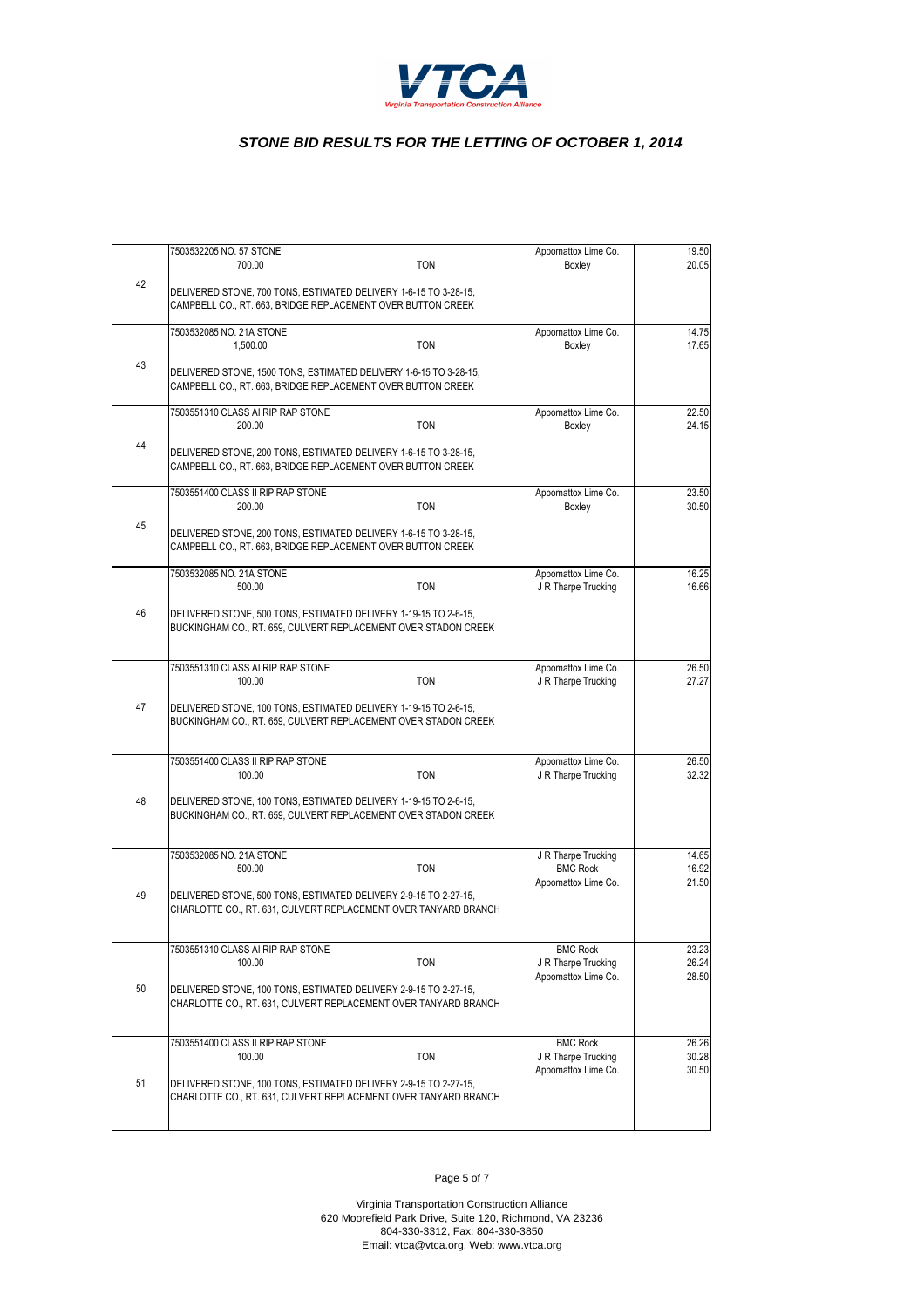

|    | 7503532205 NO. 57 STONE<br>100.00<br><b>TON</b>                                                                                                           | Southside Materials<br>Rockydale Quarries<br>Boxley | 21.49<br>21.60<br>22.65 |
|----|-----------------------------------------------------------------------------------------------------------------------------------------------------------|-----------------------------------------------------|-------------------------|
| 52 | DELIVERED STONE, 100 TONS, ESTIMATED DELIVERY 3-2-15 TO 4-10-15,<br>PITTSYLVANIA CO., RT. 603, SUPERSTRUCTURE REPLACEMENT OVER STREAM                     |                                                     |                         |
|    | 7503532085 NO. 21A STONE<br><b>TON</b><br>200.00                                                                                                          | Rockydale Quarries<br>Southside Materials<br>Boxley | 16.60<br>17.25<br>20.25 |
| 53 | DELIVERED STONE, 200 TONS, ESTIMATED DELIVERY 3-2-15 TO 4-10-15,<br>PITTSYLVANIA CO., RT. 603, SUPERSTRUCTURE REPLACEMENT OVER STREAM                     |                                                     |                         |
|    | 7503532085 NO. 21A STONE<br>500.00<br><b>TON</b>                                                                                                          | J R Tharpe Trucking<br>Appomattox Lime Co.          | 14.12<br>17.50          |
| 54 | DELIVERED STONE, 500 TONS, ESTIMATED DELIVERY 3-2-15 TO 3-13-15,<br>CUMBERLAND CO., RT. 636, CULVERT REPLACEMENT OVER TRIB. LITTLE WILLIS<br><b>CREEK</b> |                                                     |                         |
|    | 7503551310 CLASS AI RIP RAP STONE<br>100.00<br><b>TON</b>                                                                                                 | Appomattox Lime Co.<br>J R Tharpe Trucking          | 25.50<br>25.74          |
| 55 | DELIVERED STONE, 100 TONS, ESTIMATED DELIVERY 3-2-15 TO 3-13-15,<br>CUMBERLAND CO., RT. 636, CULVERT REPLACEMENT OVER TRIB. LITTLE WILLIS<br><b>CREEK</b> |                                                     |                         |
|    | 7503551400 CLASS II RIP RAP STONE<br><b>TON</b><br>100.00                                                                                                 | Appomattox Lime Co.<br>J R Tharpe Trucking          | 27.50<br>29.98          |
| 56 | DELIVERED STONE, 100 TONS, ESTIMATED DELIVERY 3-2-15 TO 3-13-15,<br>CUMBERLAND CO., RT. 636, CULVERT REPLACEMENT OVER TRIB. LITTLE WILLIS<br><b>CREEK</b> |                                                     |                         |
|    | 7503532205 NO. 57 STONE<br>700.00<br><b>TON</b>                                                                                                           | Southside Materials<br>Rockydale Quarries           | 19.63<br>21.50          |
| 57 | DELIVERED STONE, 700 TONS, ESTIMATED DELIVERY 3-31-15 TO 6-20-15,<br>PITTSYLVANIA CO., RT. 713, BRIDGE REPLACEMENT OVER SANDY CREEK                       |                                                     |                         |
|    | 7503532085 NO. 21A STONE<br>1,500.00<br><b>TON</b>                                                                                                        | Southside Materials<br>Rockydale Quarries           | 15.37<br>16.50          |
| 58 | DELIVERED STONE, 1500 TONS, ESTIMATED DELIVERY 3-31-15 TO 6-20-15,<br>PITTSYLVANIA CO., RT. 713, BRIDGE REPLACEMENT OVER SANDY CREEK                      |                                                     |                         |
|    | 7503551310 CLASS AI RIP RAP STONE<br><b>TON</b><br>200.00                                                                                                 | Southside Materials<br>Rockydale Quarries           | 23.67<br>24.00          |
| 59 | DELIVERED STONE, 200 TONS, ESTIMATED DELIVERY 3-31-15 TO 6-20-15,<br>PITTSYLVANIA CO., RT. 713, BRIDGE REPLACEMENT OVER SANDY CREEK                       |                                                     |                         |
|    | 7503551400 CLASS II RIP RAP STONE<br>200.00<br><b>TON</b>                                                                                                 | Southside Materials<br>Rockydale Quarries           | 26.26<br>33.00          |
| 60 | DELIVERED STONE, 200 TONS, ESTIMATED DELIVERY 3-31-15 TO 6-20-15,<br>PITTSYLVANIA CO., RT. 713, BRIDGE REPLACEMENT OVER SANDY CREEK                       |                                                     |                         |
|    | 7503551310 CLASS AI RIP RAP STONE<br>150.00<br><b>TON</b>                                                                                                 | J R Tharpe Trucking<br>Vulcan                       | 27.25<br>28.95          |
| 61 | STOCKPILE AT STURGEONVILLE AHQ, 1059 QUAIL HOLLOW LN., DOLPHIN, VA<br>23843                                                                               |                                                     |                         |

Page 6 of 7